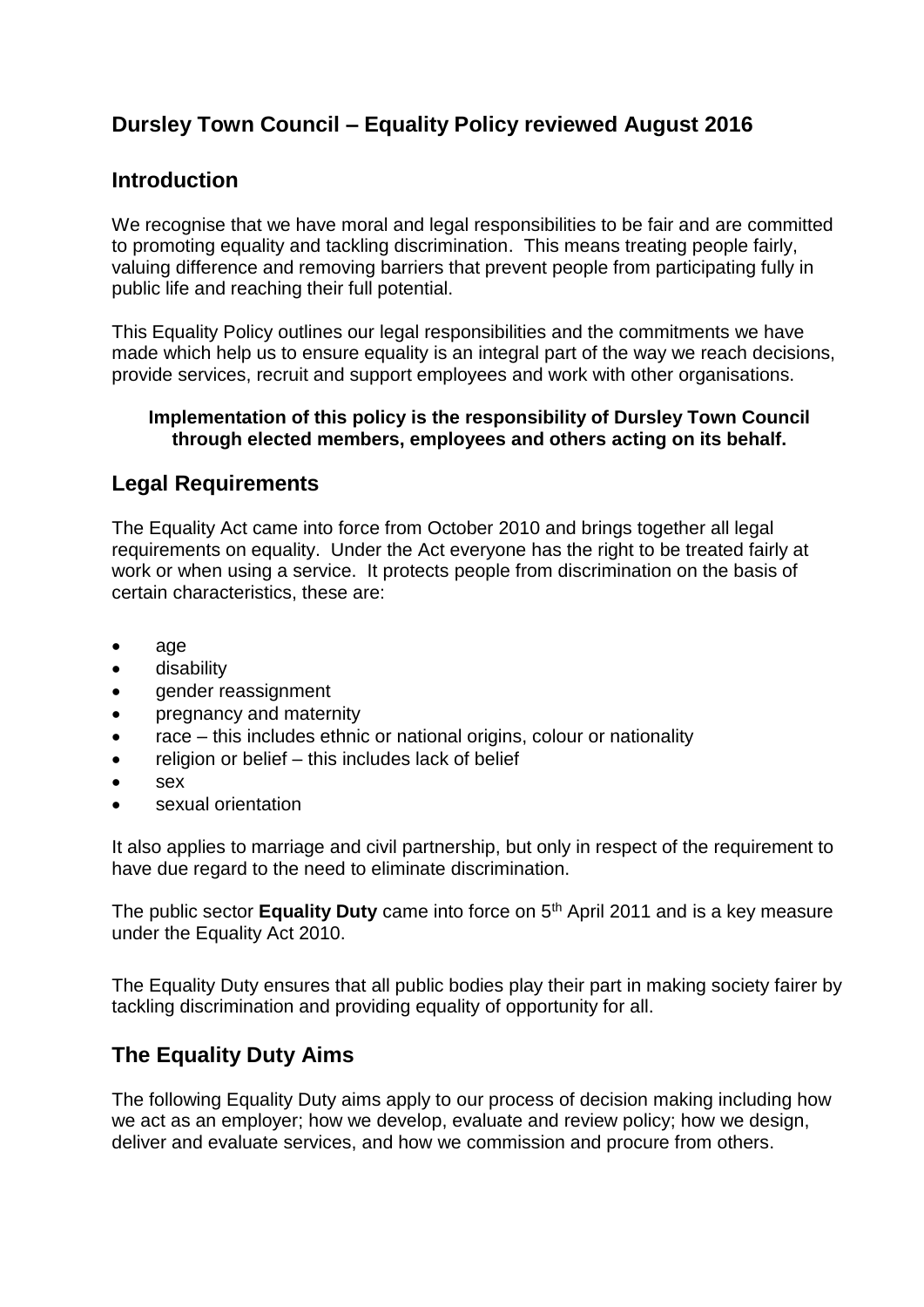- 1. **eliminate unlawful discrimination**, harassment, victimisation and any other conduct prohibited by the Act
- 2. **advance equality of opportunity** between people who share a protected characteristic and people who do not share it. This involves considering the need to:
	- remove or minimise disadvantages suffered by people due to their protected characteristics;
	- meet the needs of people with protected characteristics; and
	- encourage people with protected characteristics to participate in public life or in other activities where their participation is low.
- 3. **foster good relations** between people who share a protected characteristic and people who do not share it. This involves tackling prejudice and promoting understanding between people who share a protected characteristic and others.

#### **Our Commitment**

We are committed to ensuring equality, fairness, inclusion and good relations are at the heart of everything we do - be it employment, policy-making or service delivery.

### **Recruitment, Selection and Employment**

- We will ensure that our recruitment, selection and employment policies are fair and equitable. We will continue to evaluate our procedures to identify and remove barriers, eliminating discrimination.
- We will actively identify the individual needs of employees and make reasonable adjustments to the working environment where necessary.
- We will ensure that all employees have equal access to training and development opportunities in line with their needs and abilities.
- We will provide employees with opportunities to influence the development of our policies and practices.
- We will give serious consideration to requests for flexible working arrangements.
- We will provide training and guidance to employees so that they are aware of the Council's Equality Policy and their legal responsibilities and rights.
- We will treat employees fairly with dignity and respect, maintaining a working environment that is inclusive, free of discrimination, harassment and bullying.
- We will encourage employees to report discrimination, unacceptable language and behaviour to the Town Clerk.

#### **Elected Members**

 We will provide training and guidance to Elected Members so that they are aware of the Council's Equality Policy and their legal responsibilities and rights when exercising Council duties and functions.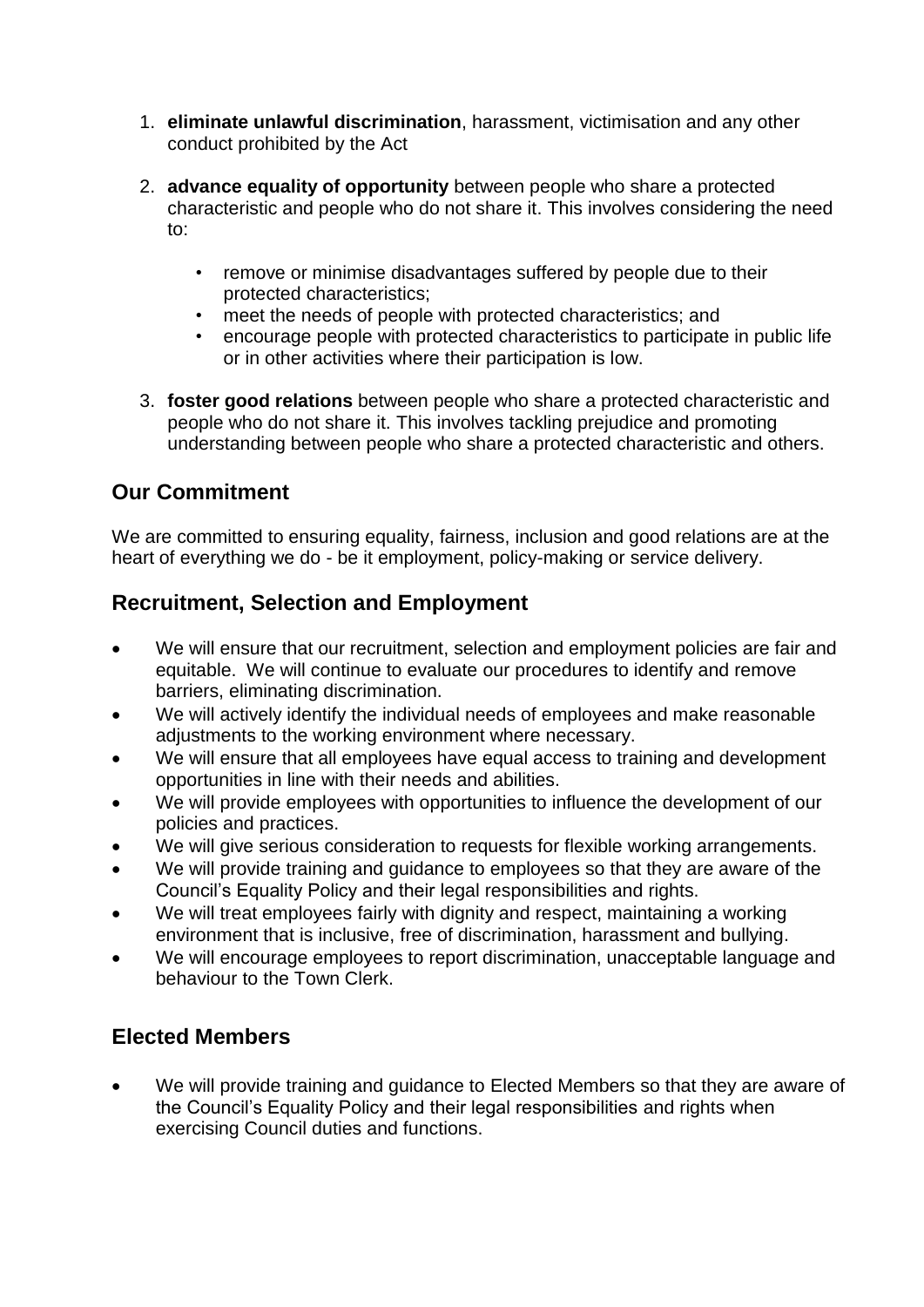- We will maintain a working/meeting environment that is inclusive, free of discrimination, harassment and bullying, where individuals are treated with dignity and respect.
- We will encourage elected members to highlight discrimination and challenge unacceptable language and behaviour.
- We will make reasonable adjustments where necessary, so that any obstacles a person faces as an elected member relating to a protected characteristic, are removed, reduced or prevented.
- We will publicise Council vacancies widely within the community.

# **Council Decision Making and Services**

- We will ensure that we treat people with dignity and respect.
- We will consider the needs of all individuals in our day to day work. We will try to understand how different people will be affected by our activities so that our policies and services are appropriate and accessible to all and meet different people's needs.
- We recognise that people's needs may be different. We will take account of this when making decisions about policies or services and make reasonable adjustments where necessary.
- We will consider the three aims of the Equality Duty at the start of the policy/service development/review process and in making final decisions. It will form an integral part of our decision making process.
- We will consider what information we have and what further information may be needed in order to give proper consideration to the Equality Duty.
- We will take a proportionate approach to the Equality Duty, it will be one of a number of factors that need to be considered in decision making. The weight given to the Equality Duty, compared to other factors, will depend on how much it affects discrimination, equality of opportunity and good relations and the extent of any disadvantage that needs to be addressed.
- We will aim to provide all information in Plain English and alternative formats on request.

# **Working with Partners and Contractors**

- We recognise that we are responsible for ensuring that any third parties who exercise functions on our behalf are capable of complying with the Equality Duty, are required to comply with it, and that they do so in practice.
- We will communicate our Equality Policy to partners and contractors.
- We will obtain commitment from contractors/partners that they will comply with the Equality Duty and our Equality Policy when carrying out work on our behalf.
- We will take equalities considerations into account when developing contract specifications and conditions.